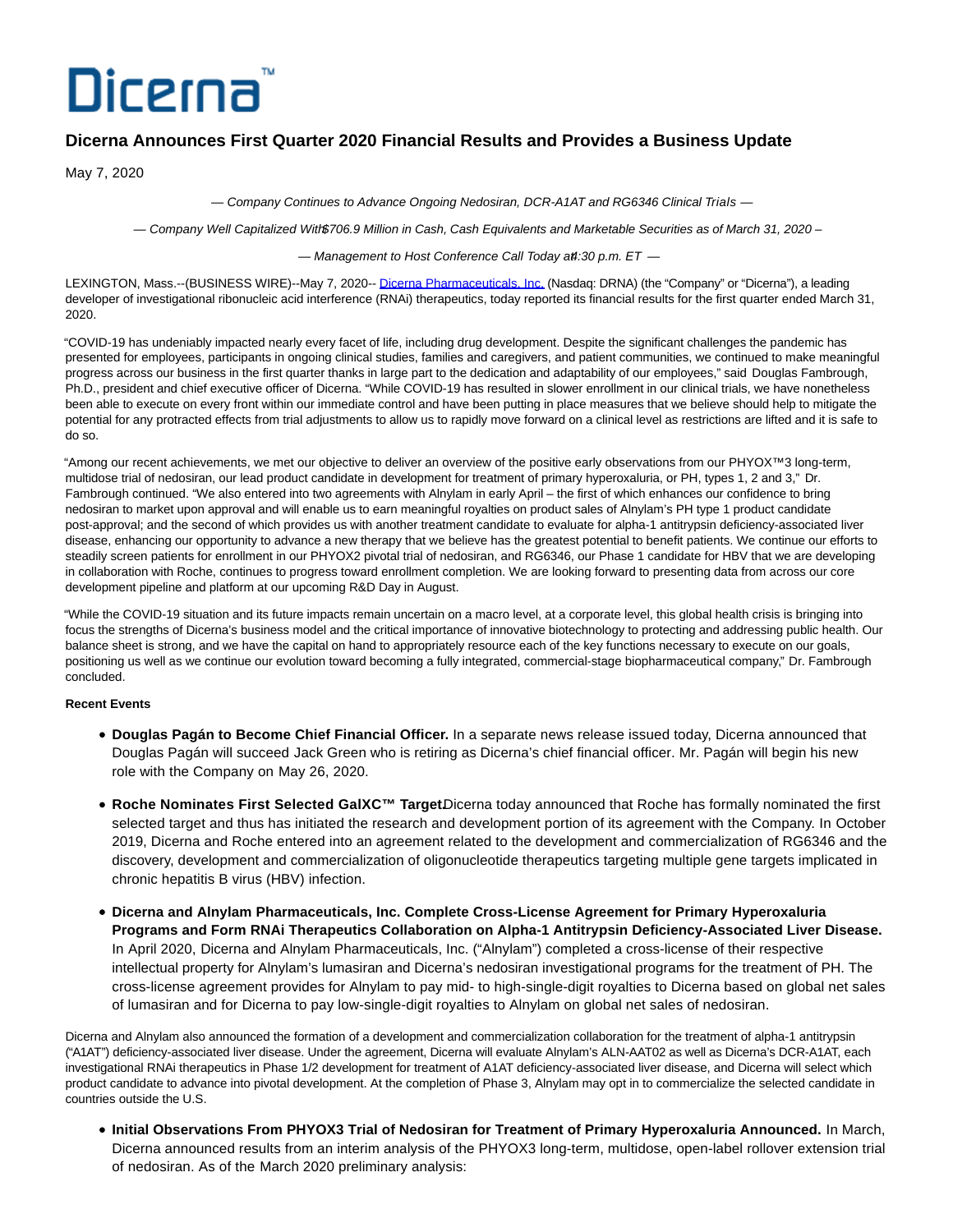- 14 participants from the completed single-dose PHYOX1 Phase 1 clinical trial had enrolled in the PHYOX3 trial;
- Four patients had received at least three monthly doses of nedosiran delivered subcutaneously; all four patients who received at least three monthly doses of nedosiran achieved normalization or near-normalization of urinary oxalate levels on at least two visits;
- Nedosiran appeared generally well tolerated, with an overall adverse event profile comparable to that observed in the PHYOX1 Phase 1 clinical trial;
- Based on the cumulative number of days patients had participated in the PHYOX3 trial, total patient exposure to monthly dosing of nedosiran delivered subcutaneously had reached nearly two years, and the longest-treated patient in the PHYOX3 trial had received seven monthly doses of nedosiran as of the interim analysis.

Due to the further postponement of the OxalEurope meeting to Dec. 1, 2020, the Company expects to first present multidose results from the PHYOX3 trial at its R&D Day planned for August 2020.

- **Orphan Drug Designation for DCR-A1AT.** In March, the U.S. Food and Drug Administration (FDA) granted orphan drug designation (ODD) to Dicerna's DCR-A1AT for the treatment of A1AT deficiency.
- **Eli Lilly & Company Selects Second Dicerna Molecule for Preclinical Evaluation.** During the first quarter of 2020, Eli Lilly & Company ("Lilly") selected LY3819469, a GalXC molecule for the second collaboration target in cardiometabolic disease, for advancement into preclinical development.

## **Clinical and Supply Chain Updates**

In March, the Company provided a business and clinical development milestones update related to the COVID-19 pandemic. Given the fluid nature of the COVID-19 pandemic, the evolving and extraordinary actions undertaken by clinical trial sites globally, and the variable and uncertain pace at which clinical sites and territories may return to more conventional operations, Dicerna continues to evaluate the plans and timing related to its ongoing clinical development programs.

# **Nedosiran PHYOX Clinical Development Program**

- **PHYOX2:** Enrollment in the PHYOX2 trial continues at a limited number of sites globally. As planned, Dicerna is implementing the necessary protocol amendments and is working closely with local Institutional Review Boards (IRBs) to facilitate the transition of certain site visits to a combination of at-home nurse visits with investigator telehealth assessments for drug administration and safety follow-up in the PHYOX2 trial. Patients continue to be screened for potential enrollment in the PHYOX2 trial, as feasible.
- **PHYOX3:** As of April 2020, the Company had implemented a protocol amendment with local IRBs and had transitioned certain site visits to a combination of at-home nurse visits with investigator telehealth assessments for dose administration and safety follow-up. Patients have continued to enroll in the PHYOX3 trial, and as of May 4, 2020, 17 patients had enrolled in the study.

The Company plans to provide revised timing estimates for PHYOX2 enrollment completion and initiation of additional planned PHYOX trials at a later date and will continue to evaluate potential effects on timing of additional activities, such as the nedosiran New Drug Application submission.

# **DCR-A1AT Phase 1/2 Trial Update**

Following our business update in March 2020, enrollment of healthy volunteers in the Phase 1/2 trial of DCR-A1AT was effectively paused due to site restrictions related to the COVID-19 pandemic. All subjects in the current dosing cohort are expected to complete their remaining visits, as feasible. As of late April, the Scientific Review Committee for the DCR-A1AT Phase 1/2 trial confirmed that the study could continue and begin enrolling healthy volunteers in the next dosing cohort. Additional safety precautions will be implemented, including testing of any participants who present with symptoms consistent with COVID-19. The Company expects that participants will begin enrolling in the next dosing cohort in the next few weeks. Completion of dosing in healthy volunteers in the single-ascending-dose cohorts and initiation of dosing in patients in the Phase 1/2 trial of DCR-A1AT will be determined based on the timing and pace of enrollment, further developments in the COVID-19 pandemic, as well as the Company's evaluation of next steps for the ALN-AAT02 and DCR-A1AT programs under the agreement with Alnylam.

# **RG6346 Phase 1 Proof-of-Concept Trial for Hepatitis B Virus Infection**

The Phase 1 clinical trial of RG6346 for the treatment of chronic HBV infection continues to progress. Dicerna continues to expect to present preliminary Phase 1 proof-of-concept data from all existing cohorts at the Company's R&D Day in August 2020.

# **• Supply Chain**

Supply of Dicerna's investigational medicines is sufficient to support ongoing clinical trials. Based on current evaluations, Dicerna's supply chains continue to appear intact at this time to meet the Company's foreseeable 2020 clinical, nonclinical and chemistry, manufacturing and control (CMC) supply demands across all programs. The Company has undertaken efforts to mitigate potential future impacts to the supply chain by increasing its stock of critical starting materials required to meet the needs of the Company and its collaborative partners through mid-2021 and by identifying and engaging alternative suppliers. The Company continues to be alert to the potential for disruptions that could arise from COVID-19 and remains in close contact with suppliers.

#### **Expected Upcoming Milestones and Events**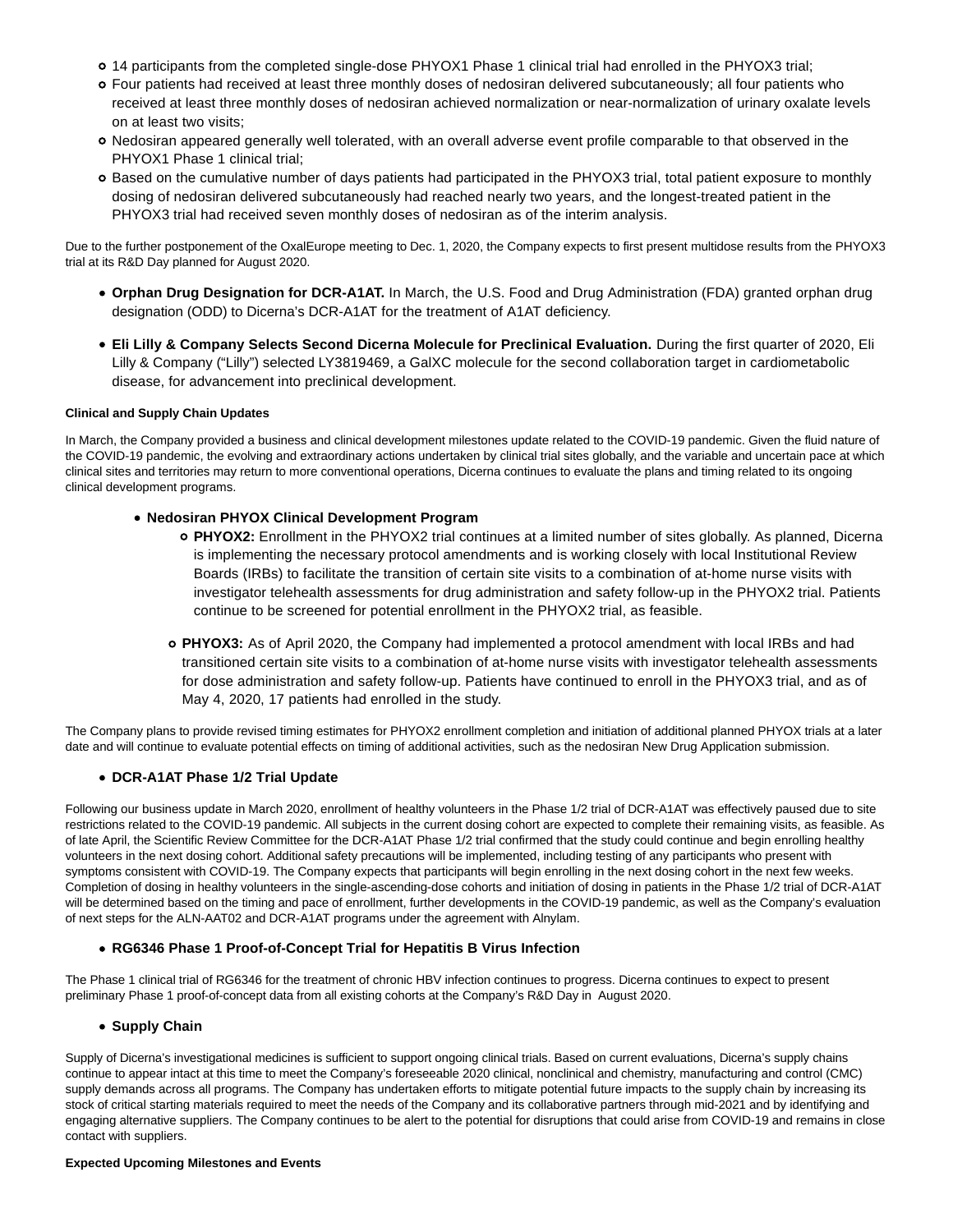- **R&D Day and Corporate Update**  August 2020
	- **Nedosiran**: Interim multidose data from PHYOX3 open-label clinical trial
	- **RG6346**: Preliminary Phase 1 proof-of-concept data from all existing cohorts
	- **GalXC**: Present data for extending GalXC technology to additional tissues
- **Nedosiran**: Updated multidose data from PHYOX3 open-label clinical trial OxalEurope Meeting, Dec. 1, 2020
- **Collaborative Program**: Investigational New Drug or Clinical Trial Authorization filing for LY3561774 by Lilly late 2020

## **Financial Condition and Operating Results for the First Quarter of 2020**

- **Cash Position**  As of March 31, 2020, Dicerna had \$706.9 million in cash, cash equivalents, and held-to-maturity investments, compared to \$348.9 million as of Dec. 31, 2019. Additionally, the Company had \$5.6 million and \$3.9 million of restricted cash equivalents as of March 31, 2020 and Dec. 31, 2019, respectively, reflecting collateral securing the Company's lease obligations.
- **Revenue**  Dicerna recognized \$34.0 million of revenue associated with its collaboration agreements during the quarter ended March 31, 2020, compared to \$3.1 million for the same period in 2019.
- **Research and Development (R&D) Expenses** R&D expenses were \$43.2 million for the quarter ended March 31, 2020, compared to \$21.6 million for the same period in 2019. The increase was primarily due to direct research and development expenses as a result of manufacturing and clinical study costs and employee-related expenses due to an increase in headcount necessary to support our growth.
- **General and Administrative (G&A) Expenses** G&A expenses were \$16.0 million for the quarter ended March 31, 2020, compared to \$9.7 million for the same period in 2019. The increase was primarily due to employee-related expenses as a result of increased headcount necessary to support our growth.
- **Net Loss** Net loss was \$22.5 million, or \$0.31 per share, for the quarter ended March 31, 2020, compared to \$26.2 million, or \$0.38 per share, for the same period in 2019.

#### **Guidance**

Dicerna believes that its cash, cash-equivalents and held-to-maturity investments will be sufficient to fund the execution of its current clinical and operating plan into 2023, which includes our expectations to advance nedosiran through pivotal development, regulatory filing and potential commercial launch; completing the proof-of-concept study of RG6346 in participants with HBV infection; conducting nonclinical studies of ALN-AAT02 and advancing either ALN-AAT02 or DCR-A1AT through Phase 1/2; and initiating and conducting research and development programs with our collaborative partners. This estimate assumes no new funding from additional collaboration agreements or from external financing events and no significant unanticipated changes in costs and expenses. Dicerna expects its overall expenses to continue to increase significantly for the foreseeable future, primarily as the Company continues clinical manufacturing activities, advances preclinical toxicology studies, continues clinical activities associated with its lead product candidates, prepares for commercialization of nedosiran and initiates or increases activities under the agreements with Novo Nordisk A/S, Roche, Eli Lilly, Alexion Pharmaceuticals, Inc., Boehringer Ingelheim International GmbH and Alnylam.

#### **Conference Call**

Management will host a conference call at 4:30 p.m. ET today to review Dicerna's first quarter 2020 financial results and provide a general business update. The conference call can be accessed by dialing (855) 453-3834 or +1 (484) 756-4306 (international) and referencing conference ID 3780976 prior to the start of the call. The call will also be webcast and will be available under the "Investors & Media" section of the Dicerna website, [www.dicerna.com.](https://cts.businesswire.com/ct/CT?id=smartlink&url=http%3A%2F%2Fwww.dicerna.com&esheet=52217010&newsitemid=20200507006039&lan=en-US&anchor=www.dicerna.com&index=2&md5=169ae907be75e82d68c1d83e6105a668) A replay of the call will be available approximately two hours after the completion of the call and will remain available for seven days. To access the replay, please dial (855) 859-2056 or +1 (404) 537-3406 and refer to conference ID 3780976. The webcast will also be archived on Dicerna's website.

#### **About Dicerna's GalXC™ RNAi Technology Platform**

Dicerna's proprietary ribonucleic acid interference (RNAi) technology platform, called GalXC™, aims to advance the development of next-generation RNAi-based therapies designed to silence disease-driving genes in the liver and other body systems. Liver-targeted GalXC-based compounds enable subcutaneous delivery of RNAi therapies that are designed to specifically bind to receptors on liver cells, leading to internalization and access to the RNAi machinery within the cells. The GalXC approach seeks to optimize the activity of the RNAi pathway so that it operates in the most specific and potent fashion. Compounds produced via GalXC are intended to be broadly applicable across multiple therapeutic areas, including both liver and non-liver indications.

#### **About Dicerna Pharmaceuticals, Inc.**

Dicerna Pharmaceuticals, Inc. (Nasdaq: DRNA) is a biopharmaceutical company focused on discovering, developing and commercializing medicines that are designed to leverage ribonucleic acid interference (RNAi) to selectively silence genes that cause or contribute to disease. Using our proprietary RNAi technology platform called GalXC™, Dicerna is committed to developing RNAi-based therapies with the potential to treat both rare and more prevalent diseases. By reducing the level of disease-causing genes of the liver, Dicerna's GalXC has the potential to safely target conditions that are difficult to treat with other modalities. Continually innovating, Dicerna is also exploring new applications of RNAi technology beyond the liver, targeting additional tissues and enabling new therapeutic applications. In addition to our own pipeline of core discovery and clinical candidates, Dicerna has established collaborative relationships with some of the world's leading pharmaceutical companies, including Novo Nordisk A/S, Roche, Eli Lilly and Company, Alexion Pharmaceuticals, Inc., Boehringer Ingelheim International GmbH and Alnylam Pharmaceuticals, Inc. Between Dicerna and our collaborative partners, we currently have more than 20 active discovery, preclinical or clinical programs focused on rare, cardiovascular, cardiometabolic, viral, chronic liver and complement-mediated diseases, as well as neurodegeneration and pain. At Dicerna, our mission is to interfere – to silence genes, to fight disease, to restore health. For more information, please visit [www.dicerna.com.](https://cts.businesswire.com/ct/CT?id=smartlink&url=http%3A%2F%2Fwww.dicerna.com&esheet=52217010&newsitemid=20200507006039&lan=en-US&anchor=www.dicerna.com&index=3&md5=1a801e3c043cd7721ec6aab6501da871)

#### **Cautionary Note on Forward-Looking Statements**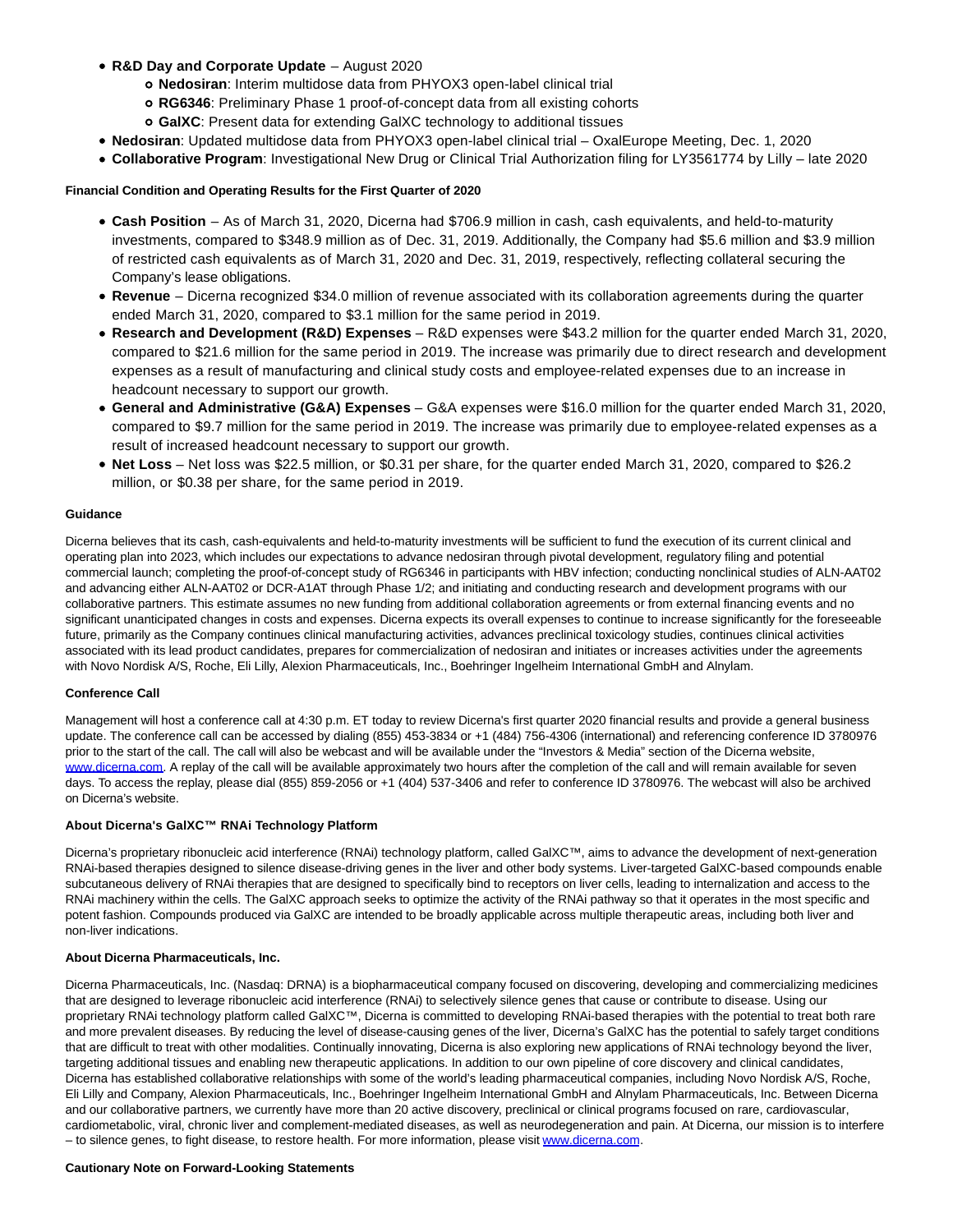This press release includes forward-looking statements. Such forward-looking statements are subject to risks and uncertainties that could cause actual results to differ materially from those expressed or implied in such statements. Examples of forward-looking statements include, among others, statements we make regarding: (i) the therapeutic and commercial potential of nedosiran, RG6346, ALN-AAT02, DCR-A1AT and the GalXC™ platform; (ii) clinical development timelines related to nedosiran, RG6346, ALN-AAT02 and DCR-A1AT, including continued alignment on the regulatory pathway to approval of nedosiran; and research and development plans relating to GalXC internal and partnered programs; (iii) the potential for Dicerna to continue to add programs and expand collaborative work with our liver-targeted GalXC technology and to extend the reach of our GalXC technology to additional tissues in our internal discovery research and in our collaborative programs; (iv) the potential of Dicerna's technology and drug candidates in the Company's research and development pipeline; and (v) Dicerna's financial position, expectations about current or future collaboration funding, expenses and cash runway. The process by which investigational therapies, some of which are early-stage, such as nedosiran, RG6346, DCR-A1AT, our collaborative research and development programs and an early-stage platform such as GalXC could potentially lead to an approved product is long and subject to highly significant risks. Applicable risks and uncertainties include those relating to Dicerna's clinical research and other risks identified under the heading "Risk Factors" included in the Company's most recent filings on Forms 10-K and 10-Q and in other future filings with the Securities and Exchange Commission. These risks and uncertainties include, among others, the cost, timing and results of preclinical studies and clinical trials and other development activities by us and our collaborative partners; the likelihood of Dicerna's clinical programs being executed on timelines provided and reliance on the Company's contract research organizations and predictability of timely enrollment of subjects and patients to advance Dicerna's clinical trials; the reliance of Dicerna on contract manufacturers to supply its products for research and development and the risk of supply interruption from a contract manufacturer; the potential for future data to alter initial and preliminary results of early-stage clinical trials; the impact of the ongoing COVID-19 pandemic on our business operations, including the conduct of our research and development activities; the unpredictability of the duration and results of the regulatory review of Investigational New Drug applications (INDs) and Clinical Trial Applications (CTAs) that are necessary to continue to advance and progress the Company's clinical programs and the regulatory review of INDs and CTAs; the timing, plans and reviews by regulatory authorities of marketing applications such as New Drug Applications (NDAs) and comparable foreign applications for one or more of Dicerna's product candidates; the ability to secure, maintain and realize the intended benefits of collaborations with partners; market acceptance for approved products and innovative therapeutic treatments; competition; the possible impairment of, inability to obtain, and costs to obtain intellectual property rights; possible safety or efficacy concerns that could emerge as new data are generated in R&D; and general business, financial, and accounting risks and litigation. The forward-looking statements contained in this press release reflect Dicerna's current views with respect to future events, and Dicerna does not undertake and specifically disclaims any obligation to update any forward-looking statements.

GalXC™ and PHYOX™ are trademarks **@icerna Pharmaceuticals**, Inc.

# **DICERNA PHARMACEUTICALS, INC. SELECTED FINANCIAL INFORMATION (UNAUDITED) CONDENSED CONSOLIDATED BALANCE SHEETS March 31,**

| (In thousands)                                    | 2020         | December 31, 2019 |
|---------------------------------------------------|--------------|-------------------|
| Cash and cash equivalents                         | \$245,479    | \$<br>152,816     |
| Held-to-maturity investments                      | 461,411      | 196,065           |
| Contract receivables                              | 15,000       | 200,354           |
| Prepaid expenses and other current assets         | 8,606        | 6,934             |
| Property and equipment, net                       | 7,500        | 7,076             |
| Right-of-use operating assets, net                | 29,932       | 30,102            |
| Restricted cash equivalents                       | 5,563        | 3,894             |
| Other noncurrent assets                           | 5,298        | 168               |
| <b>Total Assets</b>                               | \$778,789    | \$<br>597,409     |
| Accounts payable                                  | \$.<br>6,497 | \$<br>6,077       |
| Accrued expenses and other current liabilities    | 19,087       | 20,042            |
| Lease liability, current                          | 3,164        | 3,358             |
| Deferred revenue, current                         | 223,556      | 212,258           |
| Lease liability, noncurrent                       | 20,518       | 20,141            |
| Deferred revenue, noncurrent                      | 327,506      | 182,730           |
| Other noncurrent liabilities                      | 555          | 608               |
| Total stockholders' equity                        | 177,906      | 152,195           |
| <b>Total Liabilities and Stockholders' Equity</b> | \$778,789    | \$<br>597,409     |
|                                                   |              |                   |

Common stock outstanding Table 2008 73,779 71,573

| <b>CONDENSED CONSOLIDATED STATEMENTS OF OPERATIONS</b><br>(In thousands, except per share data) |    | March 31,<br>2020 |   | <b>Three Months Ended Three Months Ended</b><br>March 31,<br>2019 |  |
|-------------------------------------------------------------------------------------------------|----|-------------------|---|-------------------------------------------------------------------|--|
| Revenue                                                                                         | \$ | 34.028            | S | 3.107                                                             |  |
| Operating expenses:                                                                             |    |                   |   |                                                                   |  |
| Research and development                                                                        |    | 43.171            |   | 21,603                                                            |  |
| General and administrative                                                                      |    | 16,023            |   | 9,676                                                             |  |
| Total operating expenses                                                                        |    | 59,194            |   | 31,279                                                            |  |
| Loss from operations                                                                            |    | (25,166)          |   | (28, 172)                                                         |  |
| Other income (expense):                                                                         |    |                   |   |                                                                   |  |
| Interest income                                                                                 |    | 2.613             |   | 2.018                                                             |  |
| Interest expense                                                                                |    | (4)               |   |                                                                   |  |